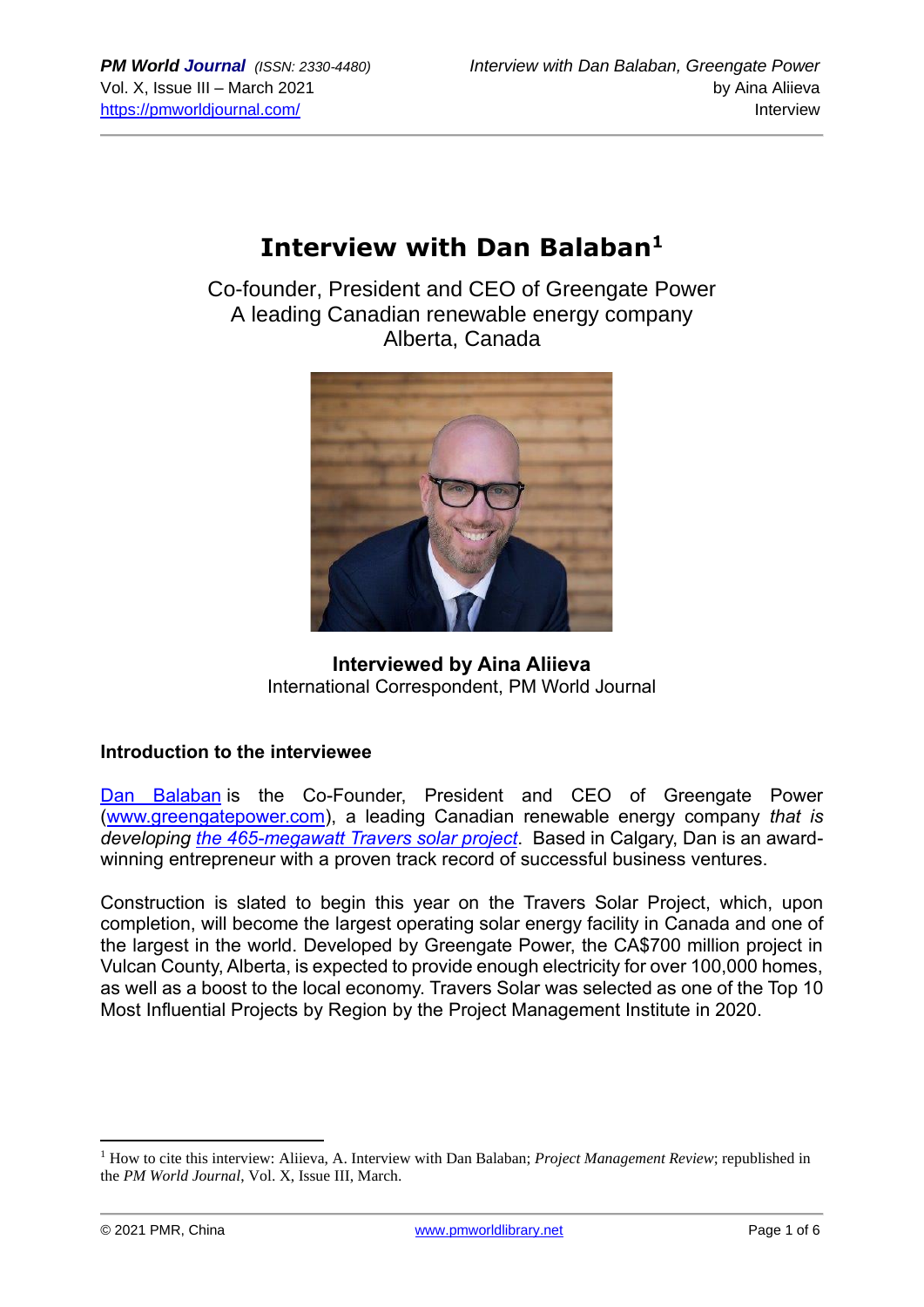# **Interview**

**Q1:** Hello Dan, could you tell me about yourself, please? From what I gathered, you started your career in IT. What made you switch from IT to energy?

**Dan Balaban (Balaban)**: Yes, I started my career in technology. I have a Computer Science background. I started my career in a consulting company advising people on how to use, at the time, a new technology called the Internet (laughs) to improve their businesses. I actually see many parallels between what is going on now during this energy transition and what happened during the last couple of decades in technology. Just as the Internet fundamentally changed the way we conduct business, I believe that the clean energy transition is going to fundamentally change the way we produce and consume energy. It is a positive disruptive force which can help ensure the sustainability of human civilization.

Also, I was always interested in environmental issues. The technology company I founded which started my entrepreneurial journey provided operations and management solutions for the oil and gas industry. We helped oil and gas companies to manage greenhouse gas emission reporting on an annual basis, so it gave me some early exposure to looming environmental issues that the fossil fuel industry was facing. I successfully exited my software company back in 2005. After that, I knew the next thing I wanted to do was something that could both help an industry in transition and something that would leave a positive environmental impact on the world. And that was the genesis for Greengate - the idea of combining challenging and exciting business opportunities with one that would leave a lasting positive impact on the world.

#### **Q2:** Could you tell me a bit more about the Travers project?

**Balaban**: It is a 465 MegaWatt, \$700 million project which will produce power for more than 100,000 homes. It will be built in southern Alberta, 150 km south of Calgary, on 3000 acres of land. There will be 1.5 million solar panels (also referred to as solar PV modules), which absorb the sun's rays as a source of energy for generating electricity. These modules are used as components of a more extensive PV system when connected with other modules. We will employ single access tracking technology, so that the modules can move throughout the day to track the sun in order to maximize energy production during the day. Travers Solar will also utilize bifacial modules, a technology that allows electricity to be generated from both the front and the backside of the module. The project is not under construction yet but when we get to this stage, we expect around 500 people to work on it.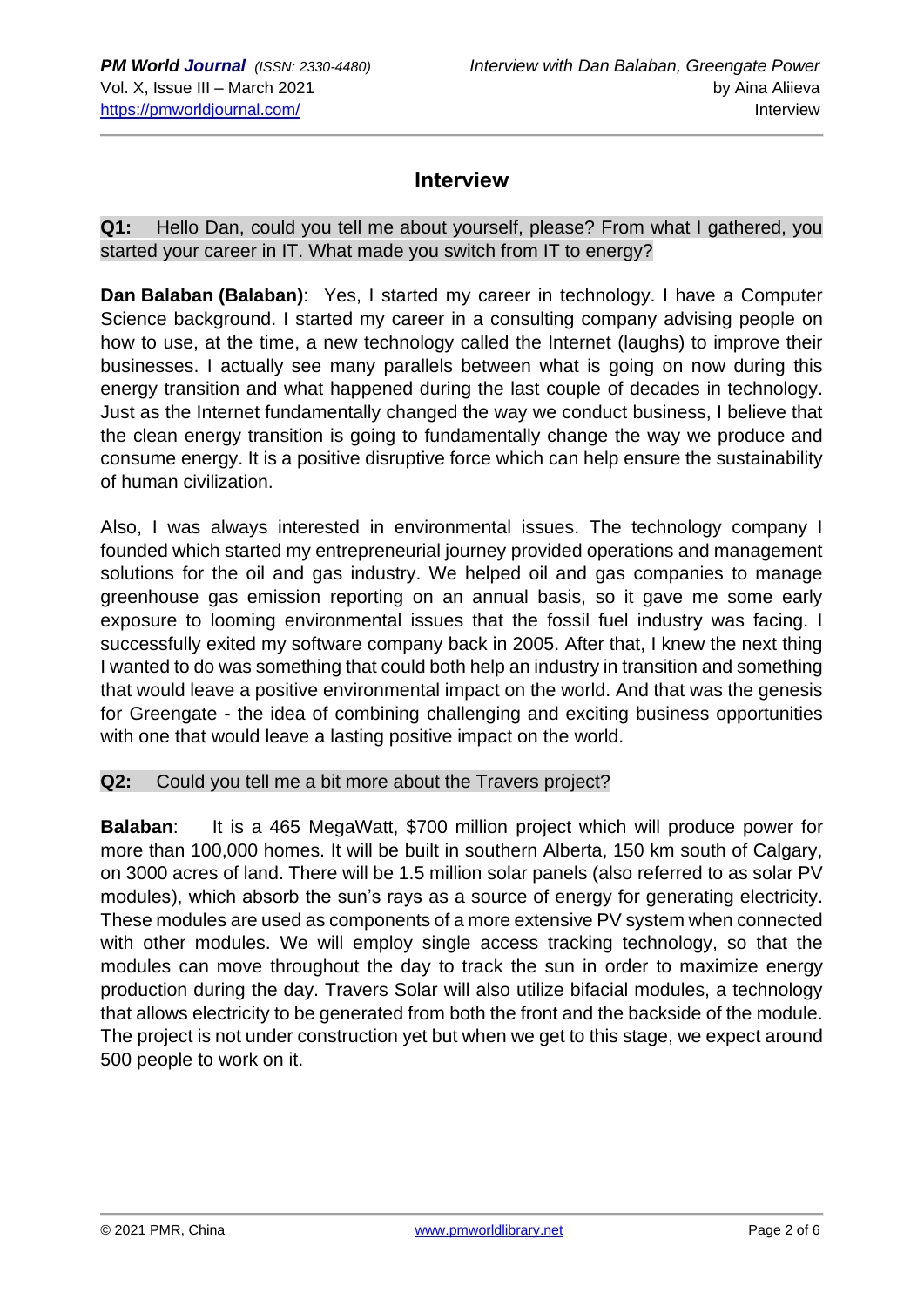

**Q3:** Your company works with wind energy, yet last year, you initiated the Travers Solar Project. What made you change your focus from wind to solar power?

**Balaban**: We have never focused on any particular technology. We have always been technology agnostic. We are focused on projects that provide a significant environmental benefit and deliver a strong financial return. Harnessing renewable energy sources is definitely a significant environmental benefit, so broadly speaking, we are into the renewable space. Technology constantly evolves. When we first started the business, it seemed like wind technology was the ideal fit for Alberta's needs at the time. But then solar technology continued to improve dramatically, and the Alberta power market developed as well. We figured now is a great time to build a solar project like Travers – the largest in Canada and one of the largest in the world.

**Q4:** It is so challenging to implement projects on such a scale. What do you think are the key ingredients that allow your projects to be successful?

**Balaban:** We have a great team. We started Greengate with a vision to develop renewable energy on an unprecedented scale. You know, at the time, renewable energy was not as cool as it is today, but still, it was a growing industry for many decades. It is critically important to have a great team, but I'd say having a vision and having the courage to embark into the unknown and sticking through with perseverance are equally important, since even the greatest ideas are extremely difficult to take through to completion.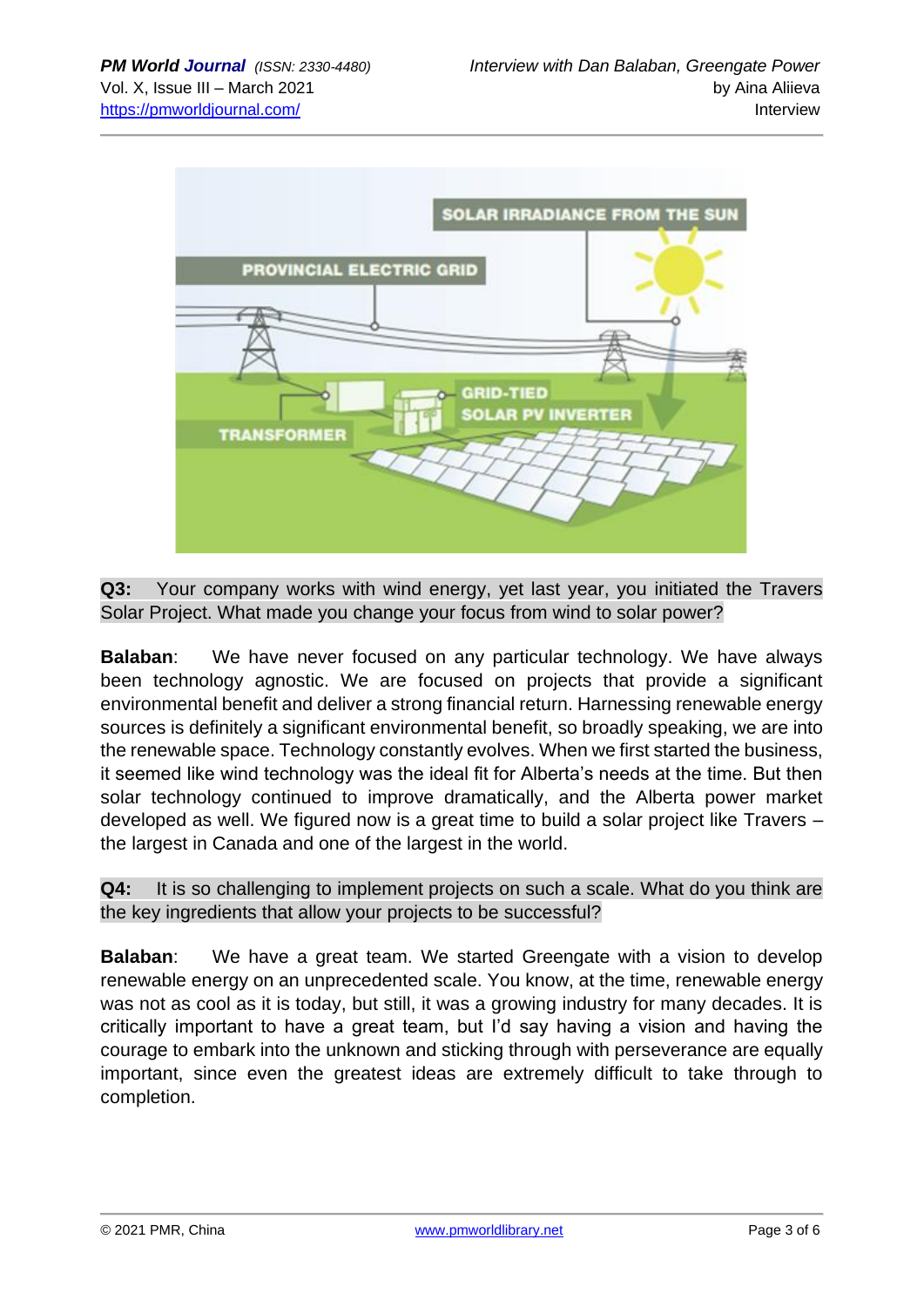

Every entrepreneurial experience that I have been involved in has been much harder and lengthier than I expected at the start. But if you stick with it for long enough and your vision is solid and your execution is great, I believe the work will eventually pay off.

#### **Q5:** Do you have any competitors in your field?

**Balaban:** Renewable energy is a rapidly developing space. Any place in the world that is looking to build new power generation now - you know there is a good probability it is going to come from renewables, it is certainly on a cost basis. Here in Canada, there are pretty large IPPs (Independent power producers) that are developing projects both in Canada and globally. But I would say what we have done is unprecedented. There has never been a company that's developed greenfield projects in Canada as large as what we have. But there are other great Canadian companies in this field, such as Brookfield, Innergex, Northland, BluEarth, etc. What makes us different is that we are a Canadian company developing massive projects on an unprecedented scale in Canada.

#### **Q6:** Did COVID-19 affect this project?

**Balaban**: COVID-19, in the beginning, introduced general uncertainties to the world and impacted some supply chains as well. But we have been able to work through all that, and our project remains on track. You know, COVID-19 caused a reset of the global economy and coming out of this reset, we have seen an acceleration in the transition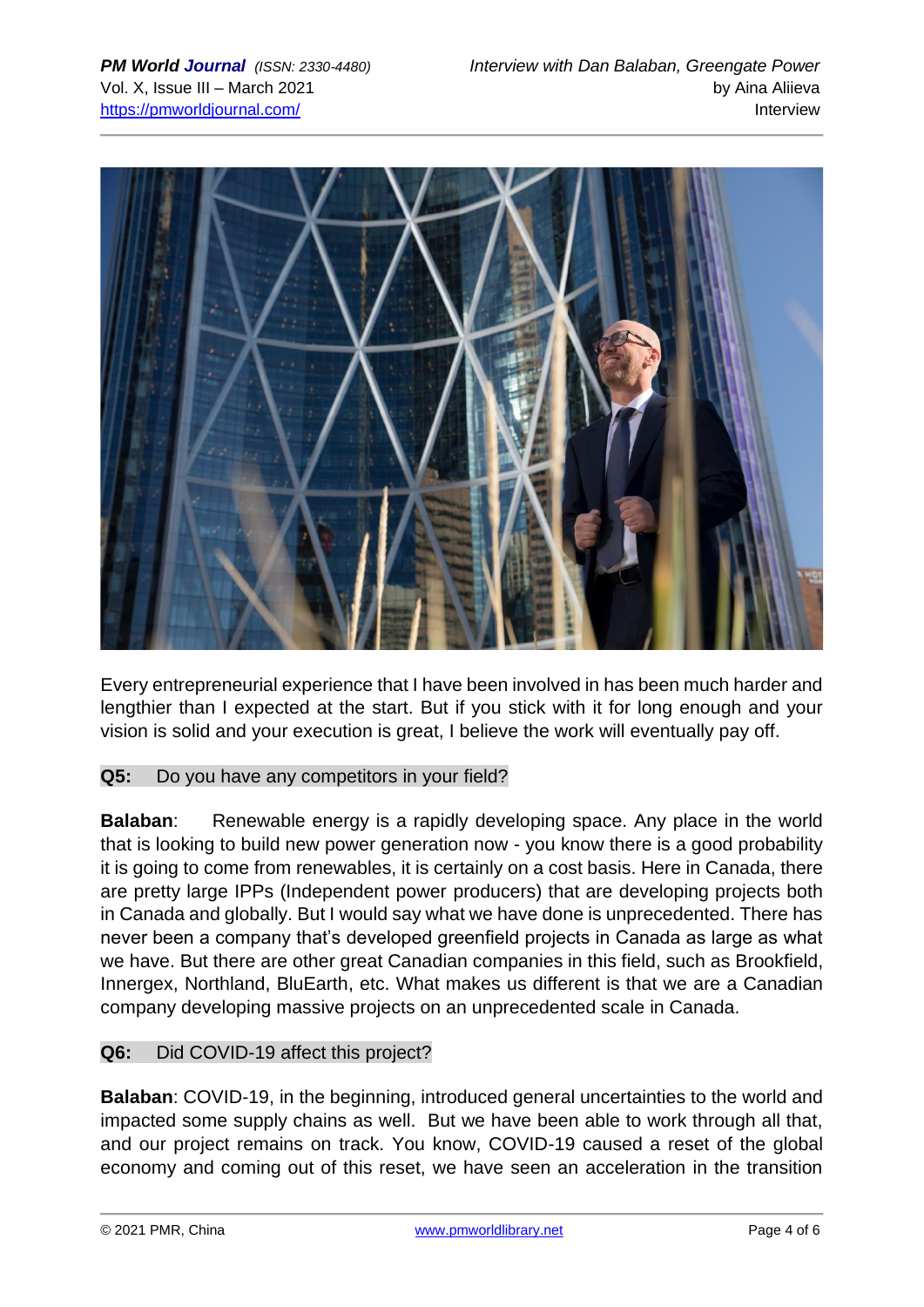towards clean energy. There is even more interest in investing in this sector than prior to COVID-19. It seems the world is transitioning more quickly towards clean energy than before.

#### **Q7:** Does the project have any significant impact on wildlife?

**Balaban**: We had to do a year of environmental studies prior to the project, which meant we needed to comply with all aspects of the regulatory process. The project received a low impact rating from the environmental regulatory body, meaning it is expected to have minimal disruption of wildlife.

**Q7:** How long is the project expected to be operational? What happens at the end of the project's life?

**Balaban**: The project is expected to be operational for at least 35 years. At the end of the project life, the project will be decommissioned or repowered. If decommissioned, equipment such as the solar modules and racking could be recycled and salvaged.

#### **Conclusion**

In terms of clean energy, Balaban believes that Alberta has great investment potential. "Our summertime solar resources, as good as those of the state of Florida, creates tremendous opportunities for growth in this industry."